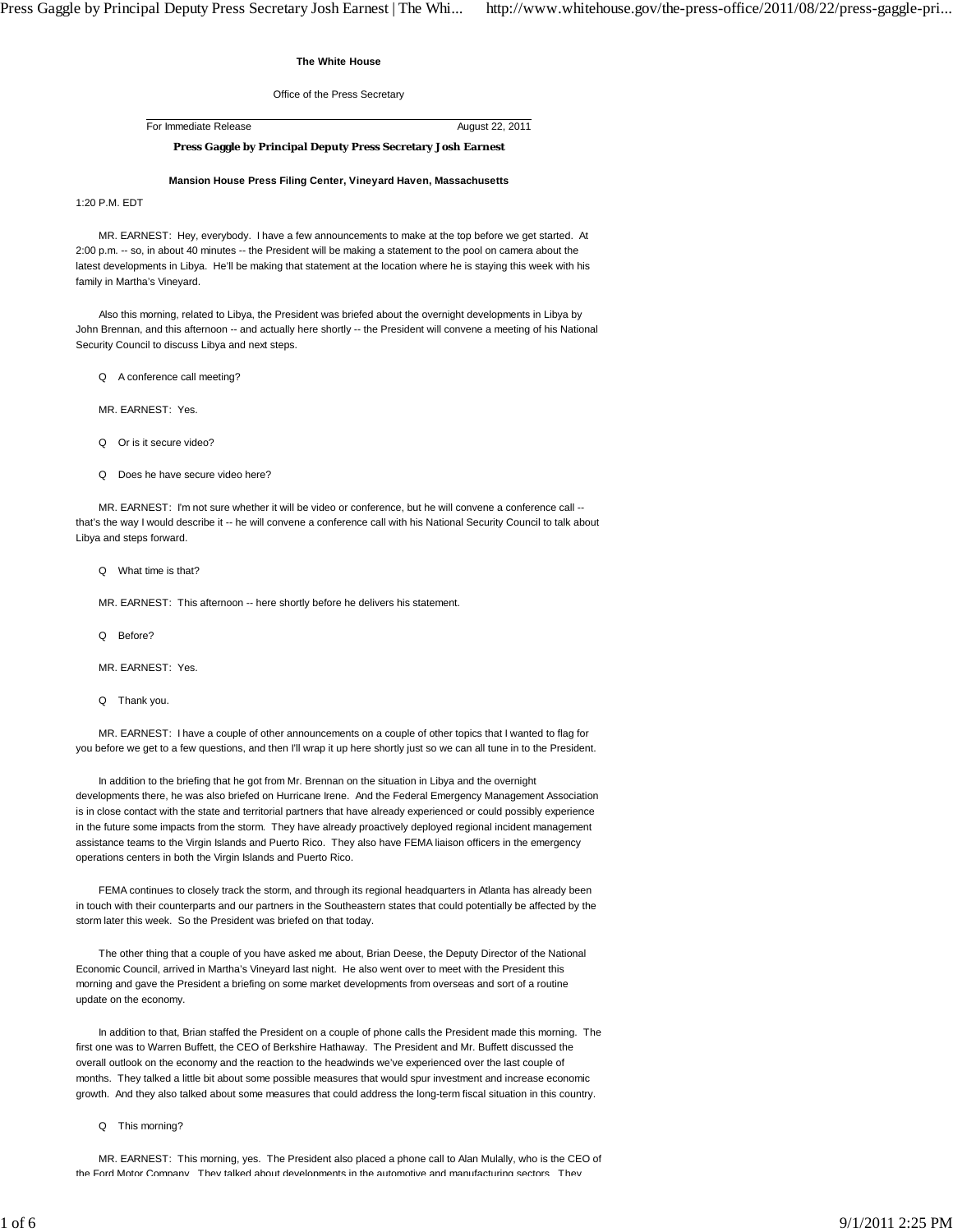the Ford Motor Company. They talked about developments in the automotive and manufacturing sectors. They talked a little bit about the auto industry supply base and their efforts to work through some of the temporary disruptions that they experienced in the early part of this year. They also talked a little bit about expanding economic growth, stimulating investment and expanding American exports.

 And then the final thing that I have for you is a scheduling update. Two weeks from today, September 5th, the President will be traveling to Detroit to spend part of his Labor Day with working men and women in the Detroit area, and he will deliver some remarks to the Detroit Metro Labor Council there.

Q Will that be a jobs speech?

MR. EARNEST: That is different -- that event and those remarks will be different -- is different than the speech that we talked about last week, the major economic address that the President will do.

Q Will that be before or after that speech?

 MR. EARNEST: That major address is after Labor Day, so this is on Labor Day in Detroit, and the major economic address will come after that.

So, with all of that, I'll take a few questions and then we'll try and do this quickly before the President speaks.

Kristen.

 Q Josh, thank you. Pentagon officials say they believe Qaddafi is still inside Libya, potentially hiding somewhere in Tripoli. What is the best and latest information that you have about where Qaddafi is?

 MR. EARNEST: That is the best -- that is the best information that we have. That's the latest. There's no evidence to indicate that he's left.

 Q And how are you at this point in time getting information and how confident are you about the information that you're getting?

 MR. EARNEST: Well, as you know, Kristen, we have for some time been communicating and coordinating with the TNC at a number of levels. We're obviously also closely following the open-source reporting that -- from your colleagues who are there in the region. Even some of the social media outlets -- Twitter and things -- are providing some insight into what's happening there.

 Q Josh, what is the United States doing right now to aid the TNC, either organizationally -- how to ramp up, step up this transitional government, number one, or -- and what the United States might be doing to ramp up medical and humanitarian supplies.

 MR. EARNEST: Sure. Well, as I think I referenced, one of the things that the President is going to be talking about with his national security team –- his National Security Council today is some possible future steps here. So I don't have a lot of insight to shed on that other than to reiterate that we are closely coordinating with the TNC, as we have been for some time.

 If you have additional questions about sort of the nature of those consultations, then I would actually direct you to the State Department on that.

Q And how about medical and humanitarian?

MR. EARNEST: The State Department may be able to provide you some more information on that.

David.

 Q What change did –- what did NATO forces and what did U.S. forces do differently in the last few days to help the rebels as they advanced on Libya? What specifically did U.S. forces do differently?

 MR. EARNEST: Sure. In terms of the operational details of what they've been working on I would refer you to NATO and to the Department of Defense. But they have been for some time closely coordinating with the TNC in this effort. But in terms of the operational details, you'll have to go to the Department of Defense for that.

 Q Josh, can you also talk about –- thanks. Was there an 11th-hour call from Colonel Qaddafi to the U.S. in some form, urging that he be given more time? Did he have some contact with the U.S. government?

 MR. EARNEST: I have not heard anything like that. So if -- I haven't heard anything like that. You might check with the State Department to see if they have any details on something like that.

 Q Do you know then when was the last time the U.S. had any contact with Qaddafi? Weeks ago? Days ago? Hours ago?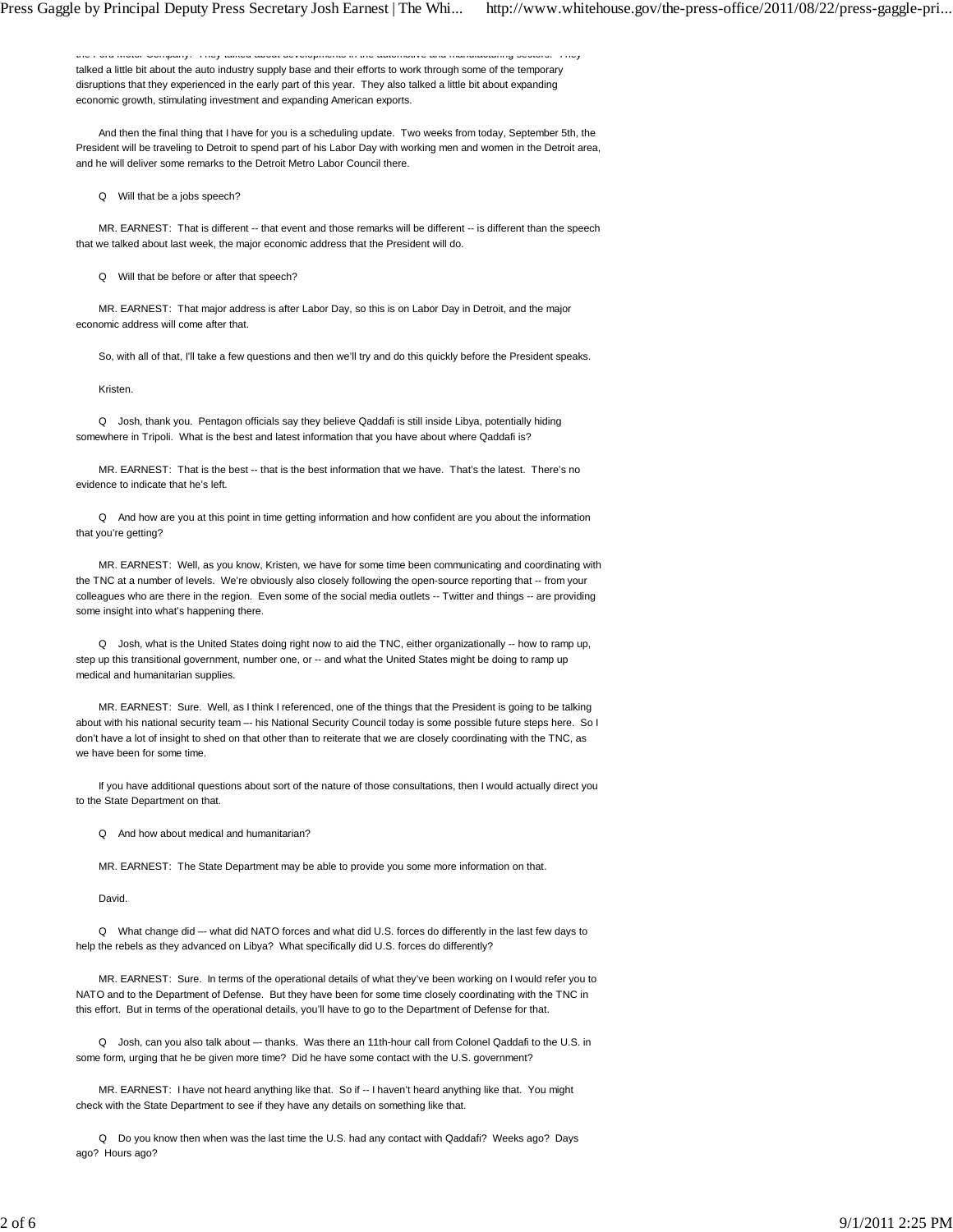MR. EARNEST: I don't. I would refer you to the State Department for that.

 Q And also, just a quick thing on Senator McCain yesterday, there have been various critics on the right -- Senator McCain was on CBS yesterday saying, essentially, the President does not deserve credit if Qaddafi leaves, because he charged that the President was leading from behind, that it was the Brits and the French that led this and the President was in a rush early on to get the U.S. out of the lead role. And he said the President was leading from behind. How do you react to that?

 MR. EARNEST: Our reaction to that is that I think the President's robust leadership here is actually pretty clear, that he worked very closely with certainly our NATO allies, but some other partners in the region, to put in place an international coalition that has had a tangible impact on the transition that's underway in Libya.

 From the beginning, this has been -- well, I should say that -- I mean, this is something that the TNC is leading, and the supporting role that is being played by the international community has been forceful and meaningful to that effort. But beyond that, I don't want to say anything beyond what the President might say this afternoon.

 Q Does the President deserve credit for having patience and letting this play out? Does he deserve credit here?

MR. EARNEST: I mean, I think our strategy -- the strategy that the President has laid out has been pretty clear from the beginning, in terms of working to mobilize international support and using to great effect the unique capabilities, certainly of the American military, but also of the robust nature of our military cooperation with our NATO allies and other partners in the region. And I think we're pleased with the way that that has gone.

Q So, in fact, you view this outcome --

MR. EARNEST: Alister.

 Q Sorry, just quickly, two things. So what is the administration's assessment of the ability of the rebels to govern, in a sense? Any confidence you have --

 MR. EARNEST: Well, I don't want to get ahead of the President's remarks today. So I don't want to comment on that at this point.

 Q And then more specifically, how quickly can you release the assets that were frozen to the TNC -- \$40 billion?

 MR. EARNEST: I'd refer you to the Treasury Department, who is responsible for administering those sanctions, to give you a comment on that.

Dan.

 Q The President yesterday did not want to comment because I guess there was -- the situation was still so fluid and he wanted to get more facts. So can we expect that now that the President is stepping out that you have a pretty good handle on what is happening on the ground in Libya?

MR. EARNEST: Well, I would say that -- we're obviously in close consultation with the TNC about the circumstances that are -- about the circumstances in Libya, and in Tripoli, in particular; that the information flow continues. But I'll let the President speak for himself and you can sort of assess for yourself about what his conclusions are about that.

 Q And just, again, on this situation of the TNC's ability to carry out a peaceful and democratic transition, I mean, is the confidence level high that they can effectively do this?

MR. EARNEST: Well, we obviously are working closely -- as I mentioned, we have been coordinating closely with them. But, again, I just don't want to get out of -- ahead of what the President will have to say about this.

Peter.

 Q When the President speaks of support for a democratic transition, are we talking financial support, diplomatic support, both? What kind of support does he have in mind?

 MR. EARNEST: This is a legitimate question. This will be certainly among the things that the President will be talking about with the National Security Council this afternoon. I don't have any greater clarity on that at this point.

Q So it's not decided the extent of U.S. support? This is something that's TBD in this discussion today?

MR. EARNEST: I don't have anything to say about in advance of that meeting that they're going to have today.

Q Will you have something -- more of a readout after that meeting for us?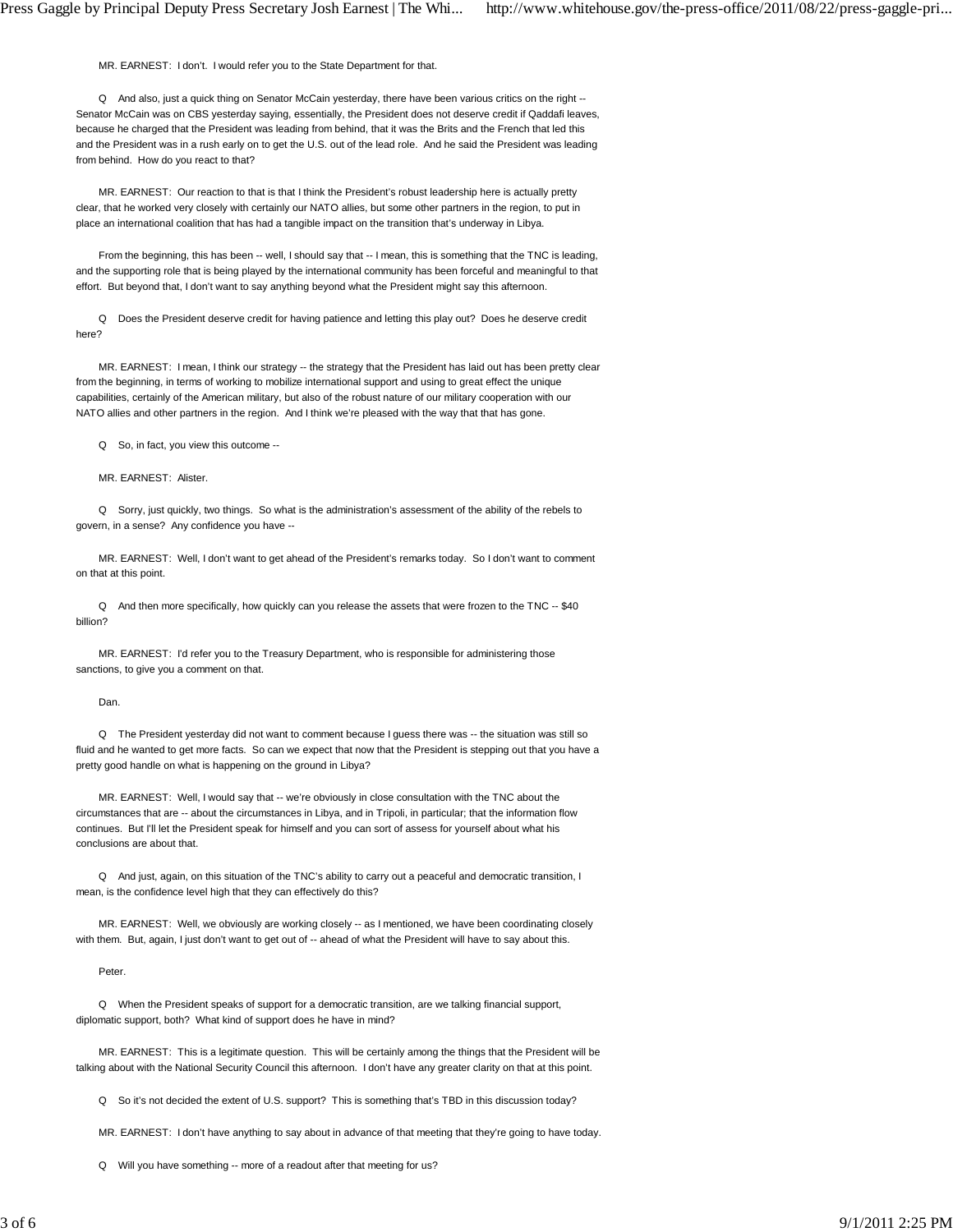MR. EARNEST: I don't anticipate we'll have a specific readout of that meeting. But after the President does this meeting today and after the President speaks, if there are additional questions that we can answer for you, then we're happy to entertain those on an individual basis.

Erica.

 Q You said that the strategy the President laid out has been pretty clear from the beginning. Is this outcome in fact a vindication of that strategy, from the White House perspective?

 MR. EARNEST: Well, I'm not here to play political pundit and sort of assess the winners and losers here. It's our view that the strategy that we have put in place in terms of closely coordinating with our NATO allies and other partners in the region has yielded -- and coordinating closely with the TNC has yielded some pretty -- a lot of favorable results here. But I'll leave it to the pundits to sort of assess their own conclusions about winners and losers.

 Q And does it remain the White House position or the President's position that there will be no U.S. boots on the ground in Libya?

MR. EARNEST: That has not changed.

Carol.

 Q Just sort of -- I think this was asked, but just to clarify -- what does the President envision the U.S.'s role is in post-Qaddafi Libya?

 MR. EARNEST: Well, I don't want to get out ahead of the remarks that the President will say today and the meeting that he's doing with his National Security Council this afternoon. So I don't want to speculate on that at this point. If there are some questions that you have after those remarks, then we can endeavor to try to answer those questions on an individual basis afterwards.

 Q And then just Senator Schumer has put out a statement saying that the U.S. should -- or that the Lockerbie bomber should be sent back to prison. How does the President feel about that?

MR. EARNEST: I don't have anything on that for you, but we can circle back with you.

Yes.

 Q Josh, can you talk a little bit about the jobs plan and sort of what the President is doing here this week on that front? Beyond the folks that you mentioned at the top, is he reaching out to anyone else to consult with them about the plan? And are the basic pieces in place at this point?

 MR. EARNEST: Those are the two calls that the President has made today, to Mr. Mulally and to Mr. Buffett. The policy process in terms of the policy that the President will lay out in this major economic address after Labor Day is a process that's still ongoing. One of the reasons that Mr. Deese is here is to help the President coordinate with the team, the economic team, back at the White House, who is continuing to work on formulating this policy and crunching the numbers. So he will serve to -- as a conduit of information so that the President can continue to participate in that process as necessary.

So it's fair to say that that policy process is ongoing and probably will be for the remainder of the week at least.

Q Is he meeting anybody here to shape his thinking for the jobs speech or --

MR. EARNEST: Not that I know of on that front.

Q Can I just follow on Dan real quick?

MR. EARNEST: Sure.

 Q When Dan asked the question about -- last night we were told by the President himself he wasn't going to come out because he didn't have confirmation as to what was going on. Now he's coming out on camera. Do you have -- I haven't heard any confirmation of where Qaddafi is. You said it in the briefing you didn't have any information on where he is. So what's changed since last night? What kind of confirmation has he gotten?

 MR. EARNEST: I think overnight and this morning that we have gotten some greater clarity and confirmation about the circumstances on the ground in Libya, and in Tripoli in particular.

Q That he'll get into when he speaks later today?

MR. EARNEST: I think that he'll have something to say a little bit about that, yes.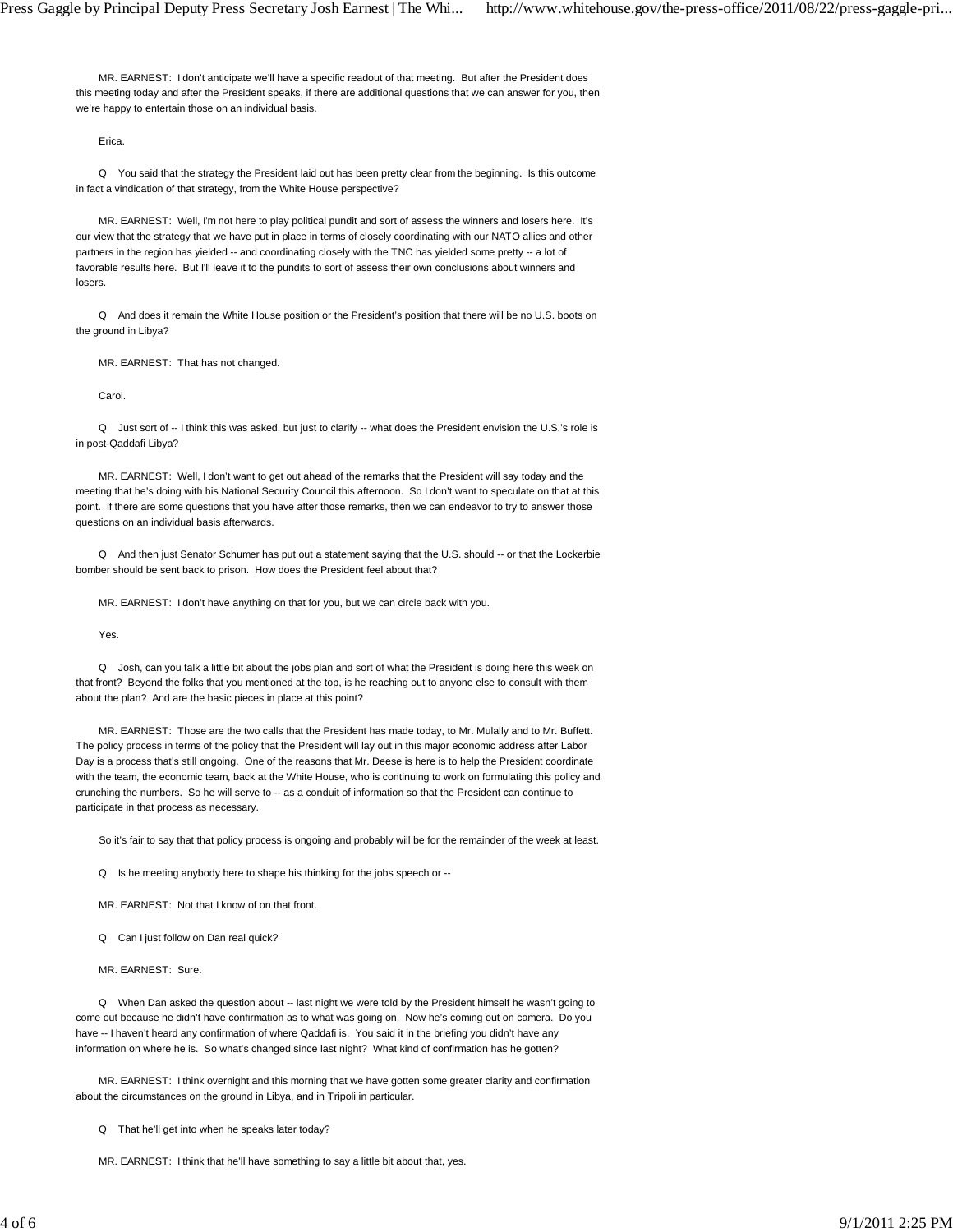Q Any plans to change his vacation?

MR. EARNEST: I don't have any scheduling changes to announce at this point.

Yes, in the back.

Q From the Boston Globe.

MR. EARNEST: Hi.

Q I have a completely different question.

MR. EARNEST: Okay.

Q You mentioned on the plane on the way over that he wasn't going to be doing any fundraisers here.

MR. EARNEST: That's correct.

 Q Some of these receptions seem to include people that have donated money, like, on this trip, like the night he came in, some people hosted fundraisers and people paid money to get in. And then in subsequent days, including last night, the President then showed up and met those people. Would you still say there was no fundraising on this trip?

 MR. EARNEST: I can state for you unequivocally that the events that the President attended over the last couple of evenings were purely social occasions.

Q Will the President have any more meetings or briefings after his statement today?

MR. EARNEST: I don't anticipate that he will, no.

Q What about on the calling of Warren Buffett and the Ford CEO -- is he likely to make other phone calls -that sort of outreach --

MR. EARNEST: That's certainly possible, and we'll do our best to keep you up to speed on that.

 Q Josh, just going back, one more try here, in the context of the whole year, I mean, going back to Tunisia and Egypt, is this a good day for the Arab Spring?

 MR. EARNEST: Well, I don't want to get out ahead of the President's comments today. That's, again, a legitimate question, but I don't want to get out ahead of what the President is going to say here in just the next few minutes.

So, one last question in the back, and then we'll wrap it up.

 Q Just to follow up on the boots on the ground and the President's position on that, would he consider any troops who were there just in a peacekeeping capacity to be boots on the ground?

 MR. EARNEST: I don't want to prejudge sort of what our future policy is going to be here. That will be the subject of the National Security Council meeting that he'll do today, but I don't --

 Q But do you see a distinction on that? Would peacekeeping troops not be boots on the ground, in the White House's view?

 MR. EARNEST: I don't have any indication right now to suggest that the -- what the President said previously is going to change at all.

So, thanks, everybody.

Q What time is the conference call?

Q Quickly, just a logistics thing here --

MR. EARNEST: Last one.

Q -- I don't know if this is your department, but I want to make sure we get something -- a semblance of a two-minute warning before the President makes this statement?

MR. EARNEST: Yes, I'll go up right now and we'll see if we can work on that.